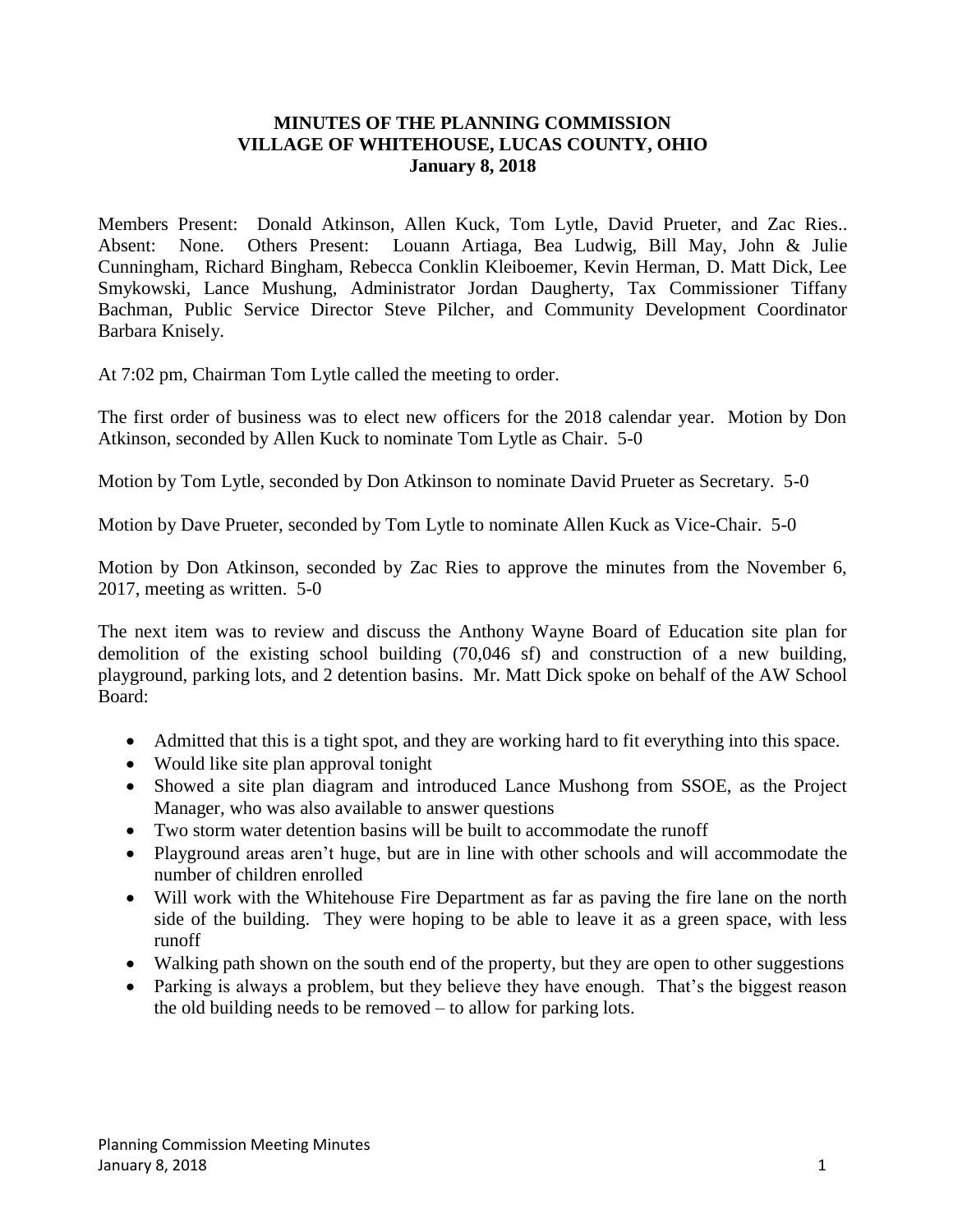Mr. Kuck asked if they had done any research at other schools, with the same number of students, as to how much parking is needed. Mr. Dick stated they are confident they have enough and have actually added more than the Whitehouse Zoning Code requires.

Mr. Kuck commented that if they are cramming everything onto this property, why not look at a different property with more room, and keep the old building for another use. Kevin Herman, Assistant Superintendent, stated that they have done studies on where the growth is, and they have focused on enrollment of less than 500 students in this building. This enrollment number will stay where it is now. In the future, if the AW area continues to grow, they might look at building a fourth primary school somewhere within the district. Mr. Kuck stated he is concerned with the traffic flow on Texas Street, as it is tight and congested now, especially at the corner of Texas and SR64 (Centerville Street). Mr. Lytle added that with this plan, parking will be eliminated along Texas Street with the parking lots on the property.

Mr. Dick continued:

- They will be removing the two ADA spaces shown in the southern parking lot. He said the initial thought was to put them there for the walking path at the corner of Texas and Centerville. He agrees they are too far from the building to be indicated as ADA spots.
- They have not determined where signage will be located and understand they will need to come back to the Village for sign approval according to the Zoning Code.
- Sidewalks will be added across the entire frontage of the property to connect to existing sidewalks on Texas Street.
- Adjust the buffer area in front of the building (behind the five residences) and add landscaping elements to buffer it. Mr. Dick said he will talk to the neighbors on Centerville Street to determine what type of buffers, if any, they would like across the back of their properties.
- He does not believe any buffer/landscaping area will be needed to the north (Lot 32 in The Preserve), as that lot is already heavily wooded.
- Six foot privacy fencing will be used to screen the dumpster area
- Will continue discussion and working with Mike Melynk from the Lucas County Engineer's Office concerning the detention basin areas.
- Will work with the Whitehouse Fire Department to install a looped fire hydrant in front of the building, as requested.
- They will be clearing the ten foot strip of land leading to Centerville Street that will accommodate the water line. He has already spoken to one neighbor about trimming and clearing the brush.

Mr. Pilcher said he is willing to work with the School to accommodate their needs as far as water and sewer line installations.

Chair Lytle confirmed that the residential lot the School Board recently purchased on Texas Street was being used as ingress and a parking lot. Mr. Dick stated that it was one-way, into the School or to the parking lot, but could also be used as an exit out of the parking lot. The parent drop-off area in front of the school is a one-way, constant loop.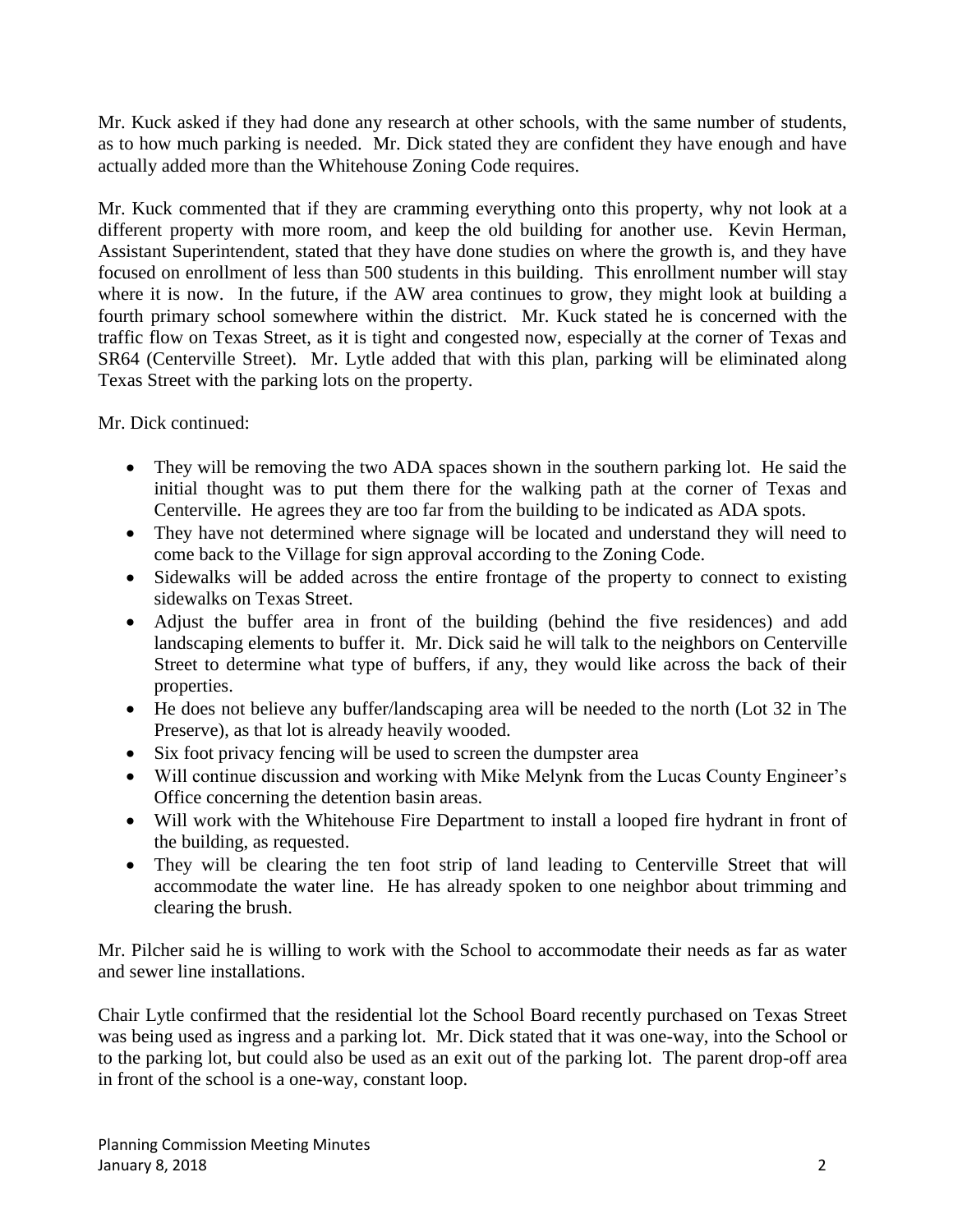Further discussion on lighting:

- Will use LED lights, on a timer, facing downward. They will also be on motion detectors which will turn them up higher as a vehicle passes through, but then slowly dim down.
- Light packs will be installed on the exterior walls of the building for security purposes.

Chair Lytle asked for comments from the audience:

- Rebecca Conklin Kleiboemer stated student drop-off can run smoothly, but problems happen at pick-up when parents arrive early and vehicles start stacking up. Mr. Herman stated that Principal Rhodes will develop a plan and that he is very detail oriented.
- Any plans for a preschool at this location? Mr. Herman stated not at the present time.
- Is one parking lot dedicated for staff? Mr. Dick stated no, but teachers would park in both lots, depending on which end of the building their classrooms are located. There are approximately 60 staff members during the day.

Mayor Atkinson asked if any design features would be saved from the old school building. Mr. Dick confirmed that it would take approximately one and a half years to build the new school. Once done, they would like to remove a portion of the limestone façade from the old building to be used in the community room as a wall. They are also considering a mural depicting historic facts events in Whitehouse.

Further comments:

- Any thoughts on changing the Texas Street / Centerville Street intersection, since it gets extremely congested now, especially when the buses are lined up to leave the school. Mr. Dick added that Texas Street will change to a 2-way street and the new school is built. Currently, it is shut down to northbound traffic during certain hours to accommodate buses and parent drop-offs. He feels this will help with the congestion, as everyone won't be travelling south trying to get out onto Centerville Street at the same time, some will head north.
- Pedestrian and bike traffic will be able to safely use the sidewalk which runs along Texas Street, all the way to The Preserve subdivision now.
- Is the creek that runs along the back of the property a danger for the children. Mr. Dick confirmed that the creek and the two detention basins will be fenced to keep children out of that area.

With no further discussion / questions from the audience or Planning Commission members, Chair Lytle asked for a recap prior to making any motions:

- $\bullet$  Items  $1 5$  on Staff Report #01-2018, are informational and are agreeable to all parties.
- $\bullet$  Item 6 the School Board understands they will need to meet with the Village concerning any signage before construction to be sure it meets with Chapter 1259 of the Zoning Code.
- Item 7 Five foot sidewalks will be installed to connect to existing sidewalks